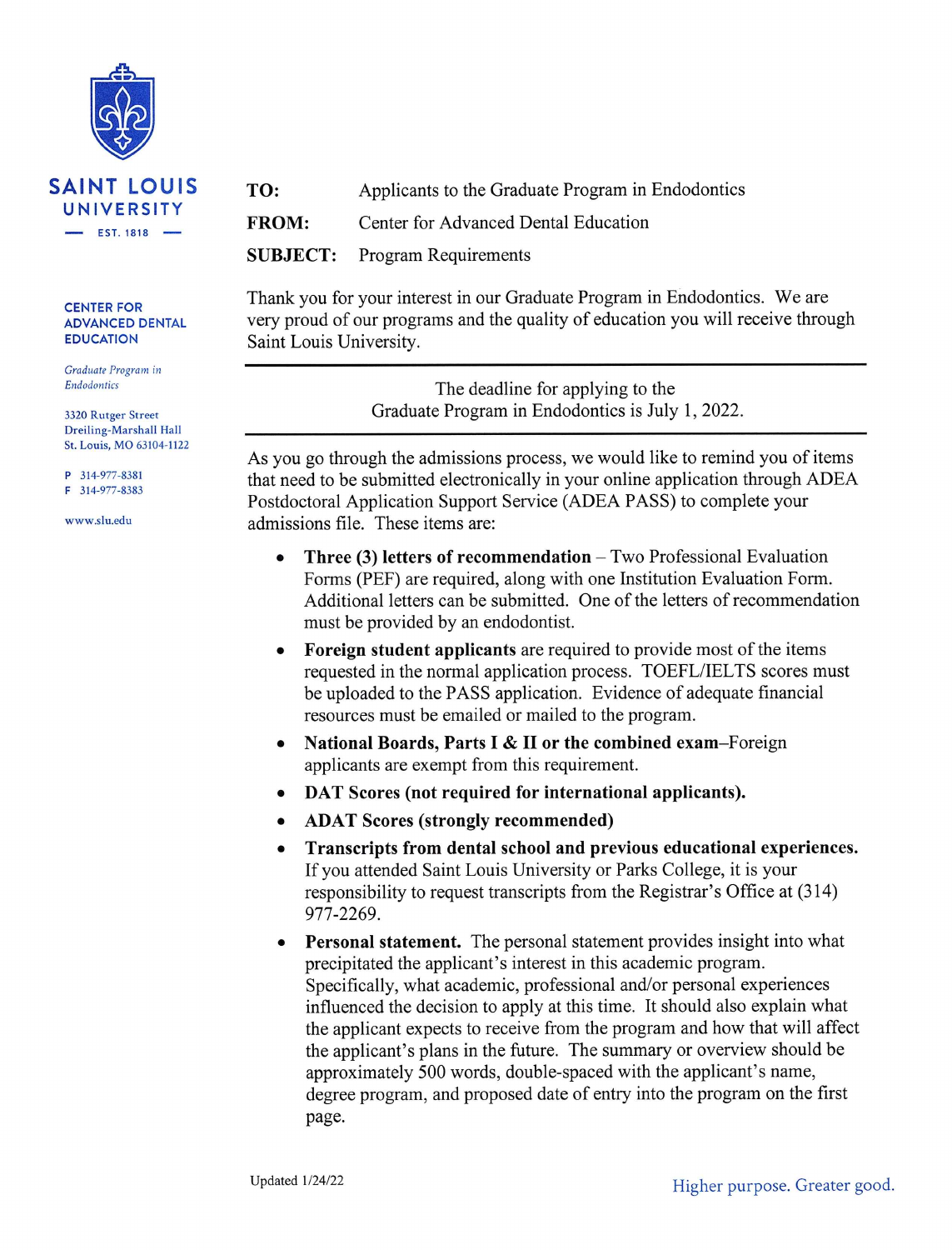# • **Curriculum Vitae/Resume**

• **Photo.** Must be emailed to the program at **Kimberly.cox@health.slu.edu.** 

It is important that all of these materials be submitted as soon as possible, since your application will not be reviewed by the department's admissions committee until all materials have been received and your application has been deemed as complete by ADEA PASS.

Application requirement items to be mailed/emailed directly to SLU include:

- 1. Dental school transcripts
- 2. A recent (taken within the previous 6 months) 2x2 photo (emailed)
- 3. TOEFL/IELTS scores (international applicants only). There are no exemptions for this requirement. TOEFL code is 6629.
- 4. Foreign transcripts and ECE report (international applicants only)
- 5. Proof of financial support (international applicants only)

The Center for Advanced Dental Education at Saint Louis University offers a two-year program in the specialty of Endodontics that leads to the Master of Science in Dentistry degree and a certificate in Endodontics. This program is offered in close affiliation with Missouri School of Dentistry and Oral Health at A.T. Still University. The program requirements are conducted at both Universities.

\_\_\_\_\_\_\_\_\_\_\_\_\_\_\_\_\_\_\_\_\_\_\_\_\_\_\_\_\_\_\_\_\_\_\_\_\_\_\_\_\_\_\_\_\_\_\_\_\_\_\_\_\_\_\_\_\_\_\_\_\_\_\_\_\_\_\_\_\_\_\_\_\_\_\_\_\_\_

The program offers clinical, didactic, and research training on the graduate level in the specialty of Endodontics. The program is twenty-four months in duration and starts on or about July 1 each year. The program is fully accredited by the Commission on Dental Accreditation of the American Dental Association. Following completion of the program, graduates are educationally qualified for certification by the American Board of Endodontics.

Admission to this program implies certain expectations and obligations on the part of the resident, as well as the faculty. The faculty and administration pledge to provide the resident with appropriate opportunities and facilities for learning. In order to be awarded a master's degree, the resident must complete the required University and program requirements and be in compliance with Saint Louis University and Missouri School of Dentistry and Oral Health at A.T. Still University policies and procedures. Upon completion of the research, a successful thesis defense is required. It should be noted that these minimal University requirements may be supplemented by additional program criteria. There may be some flexibility in elective coursework varying somewhat with the student's interests and educational objectives.

It is the obligation of the faculty to attest to the student's competency prior to the awarding of any degree. Therefore, in some circumstances, special requirements may be made in addition to, or in place of, requirements set forth in this document.